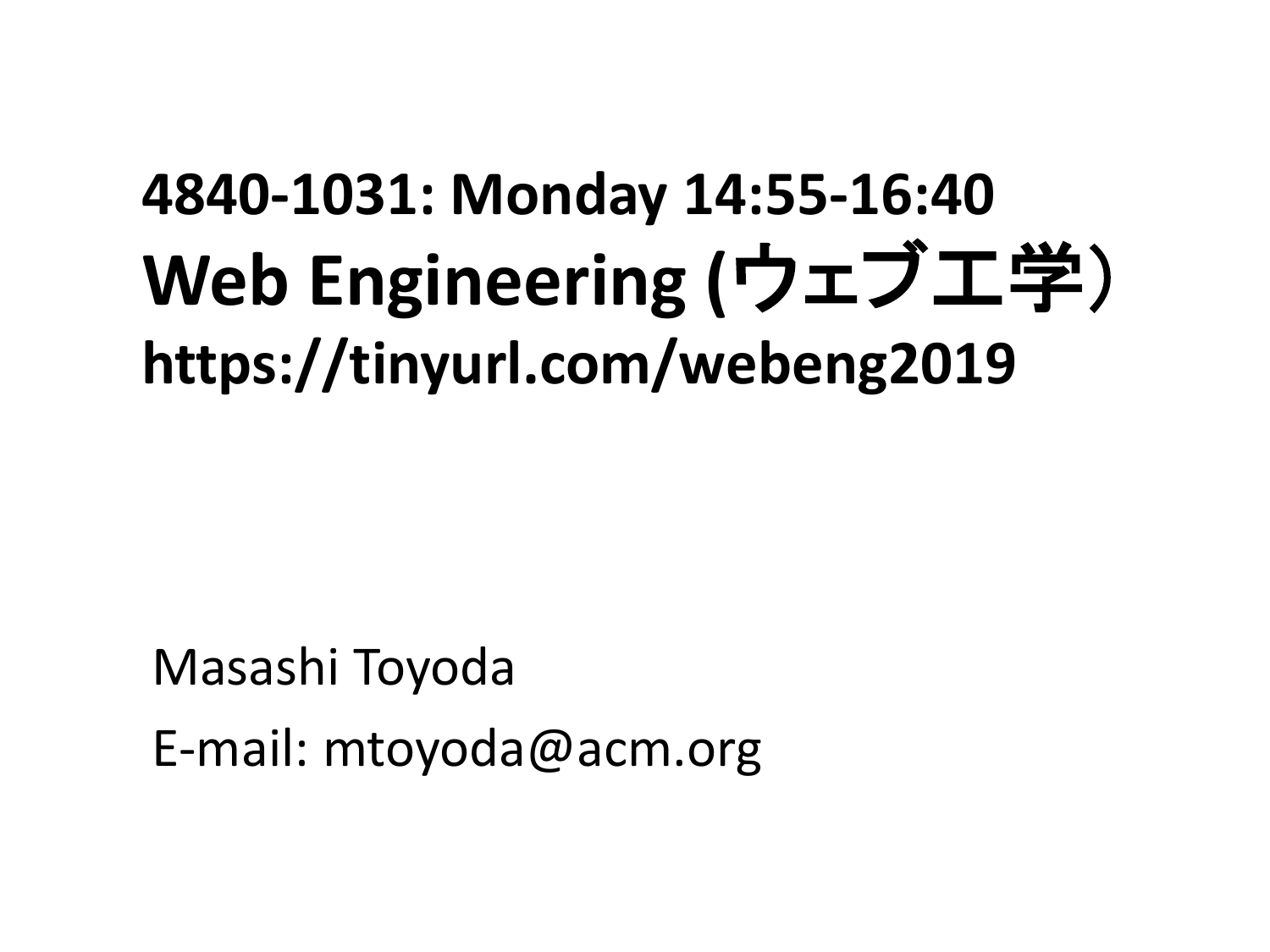## Goal

- Learn recent trends in Web related research including
	- Search engine, Information Retrieval
	- Natural Language Processing
	- Machine Learning, Data Mining
	- Social Media/Network
	- Big Data
	- Cyber-Physical Systems
	- Internet of Things (IoT)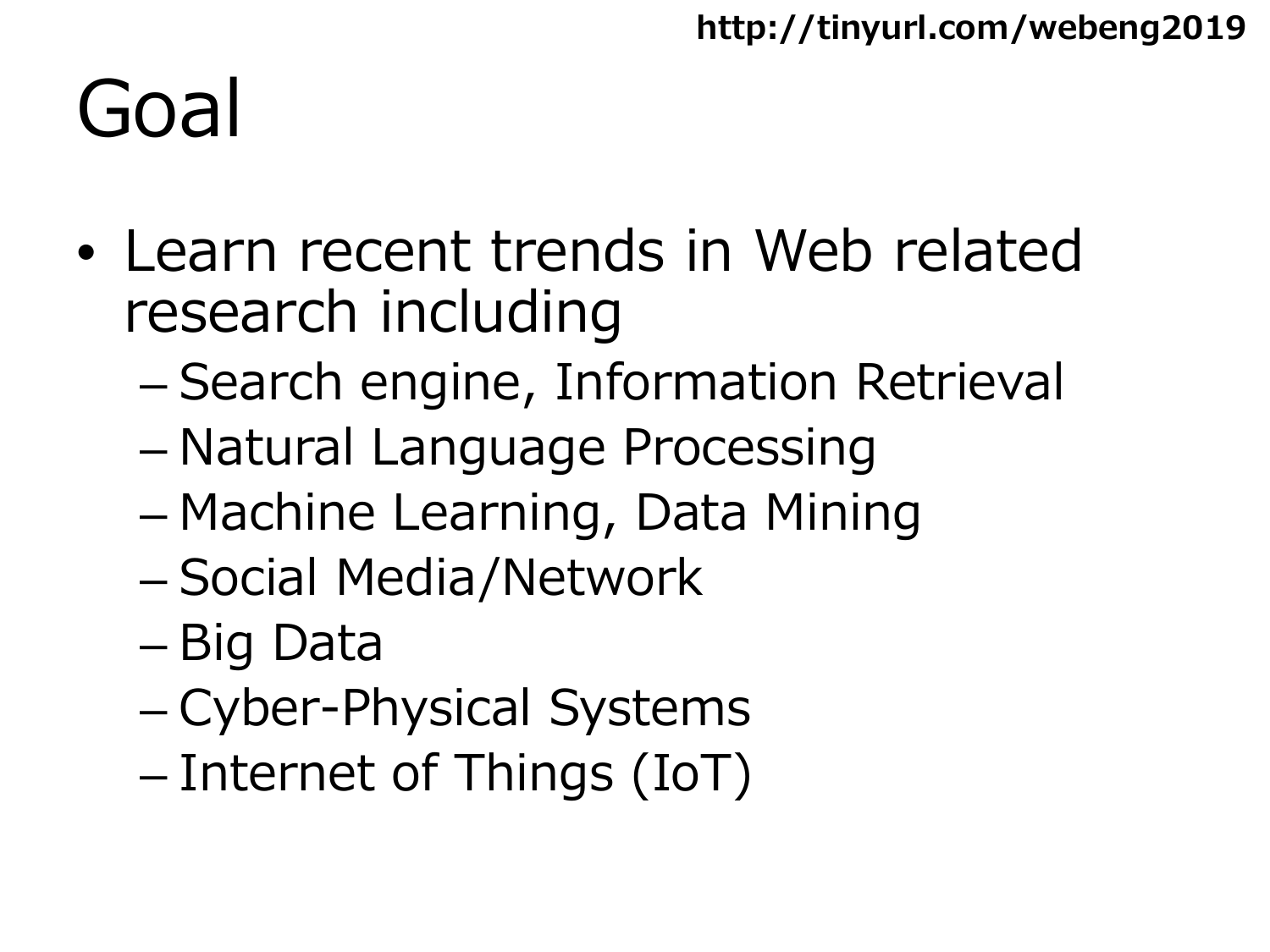### Format

- Seminar Style
- Three or four students present research papers (published on top conferences/journals) at each session
	- Presentation: 15 min.
	- Q&A: 10 min.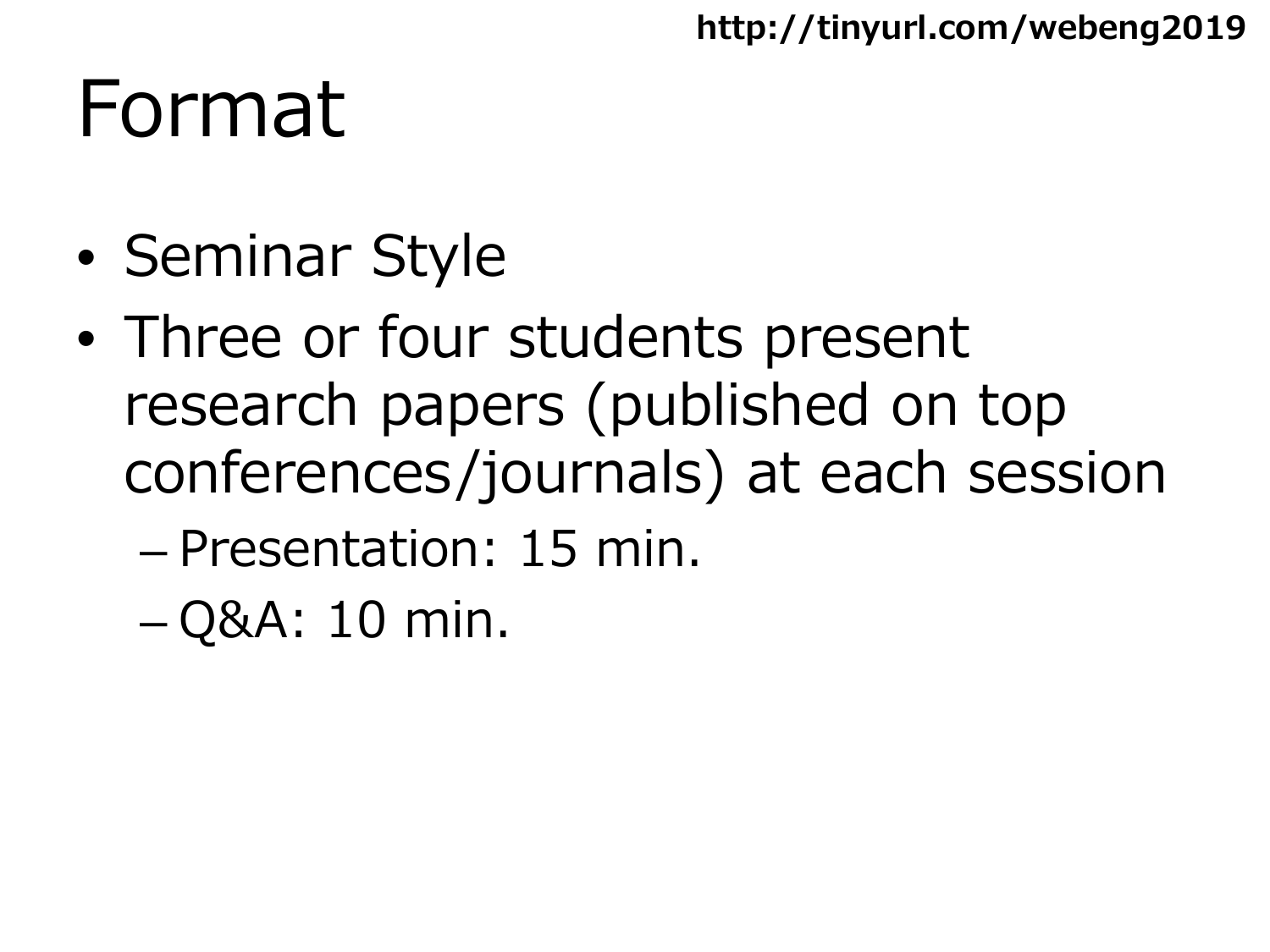# Organization of sessions

- First half (Session  $1 4$ )
	- Test of time award papers from WWW, KDD, etc.
- Second half (Session 5 11)
	- Recent research papers
		- WWW, WSDM
		- SIGMOD, VLDB, ICDE
		- SIGIR
		- KDD, ICDM
		- AAAI, ICWSM
		- ACL, EMNLP
		- Etc.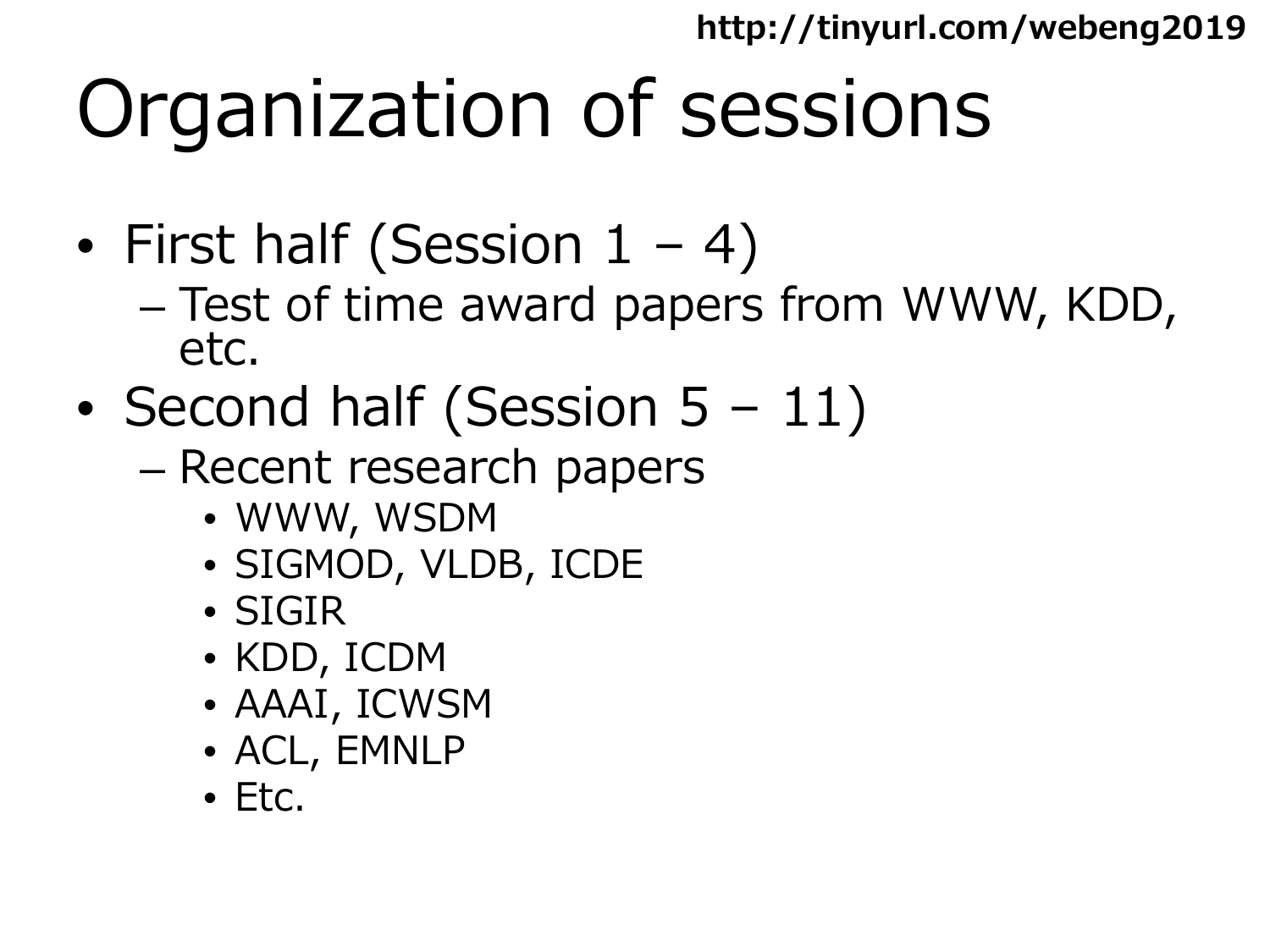# Test of Time Award Papers

- If you want to present in the first half sessions, you need to choose a test of time award paper in WWW, KDD, SIGIR, etc.
	- WWW Seoul Test of Time Awards <https://www.iw3c2.org/ToT/>
	- KDD Test of Time Awards [http://www.kdd.org/awards/kdd-test-of](http://www.kdd.org/awards/kdd-test-of-time-award)time-award
	- SIGIR Test of Time Awards <http://sigir.org/awards/test-of-time-awards/>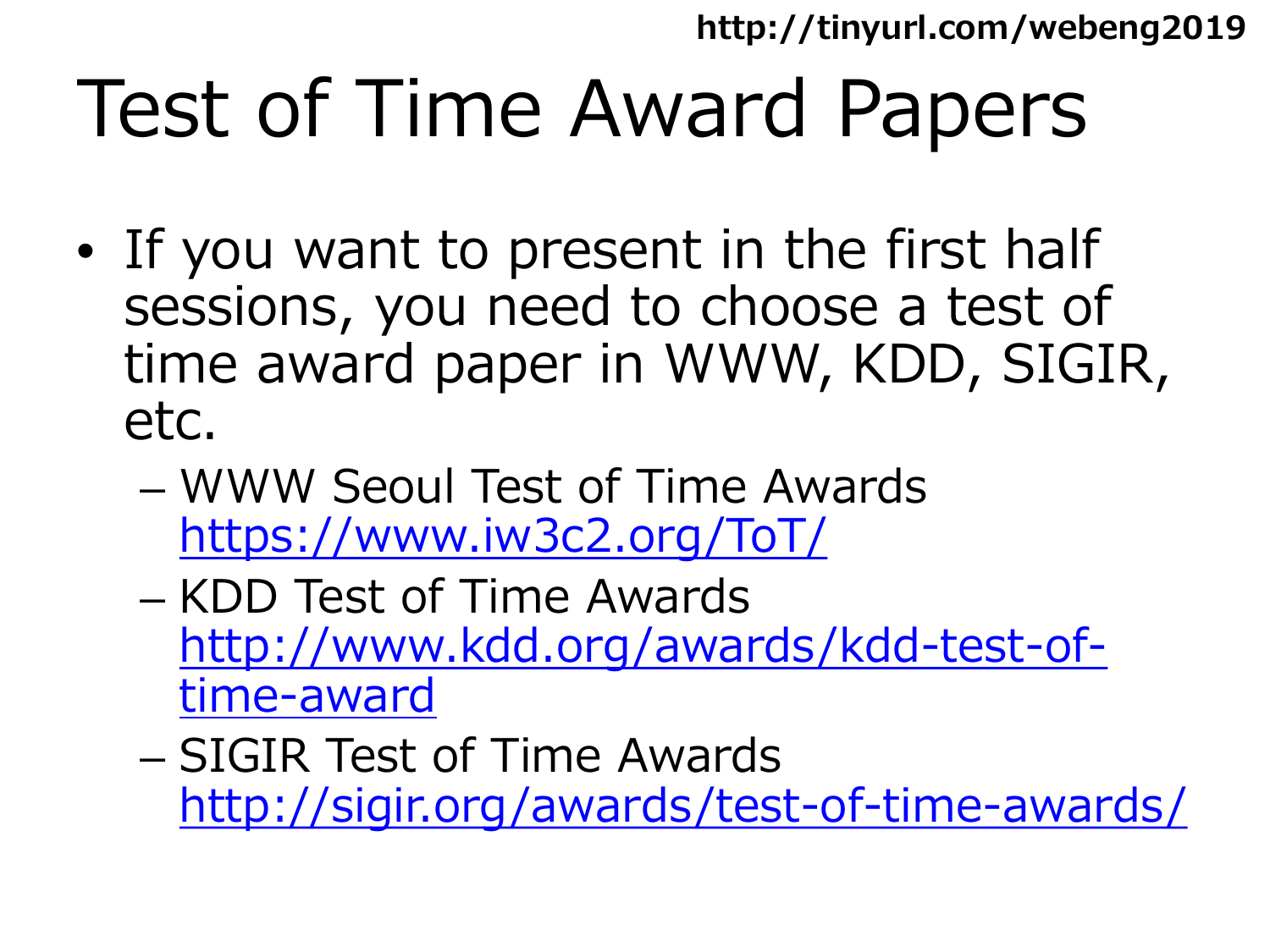### WWW2015: Test of Time Awards The Anatomy of a Large-Scale Hypertextual Web Search Engine [S. Brin, L. Page, WWW1998]

• Google's architecture in the early days

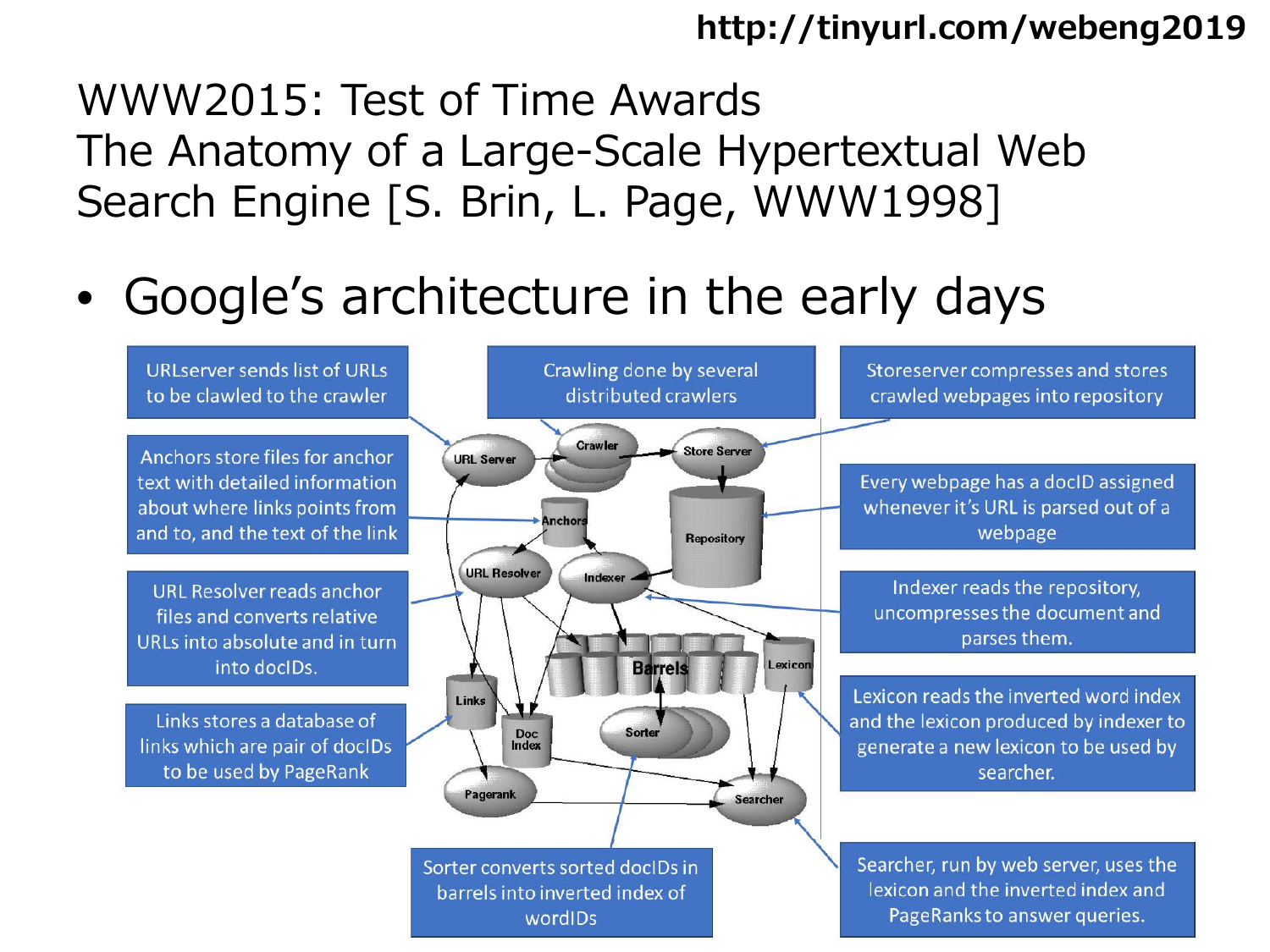### WWW2016: Test of Time Awards Item-based collaborative filtering recommendation algorithms [B. Sarwar+, WWW1998]

Many collaborative filtering systems now use this approach

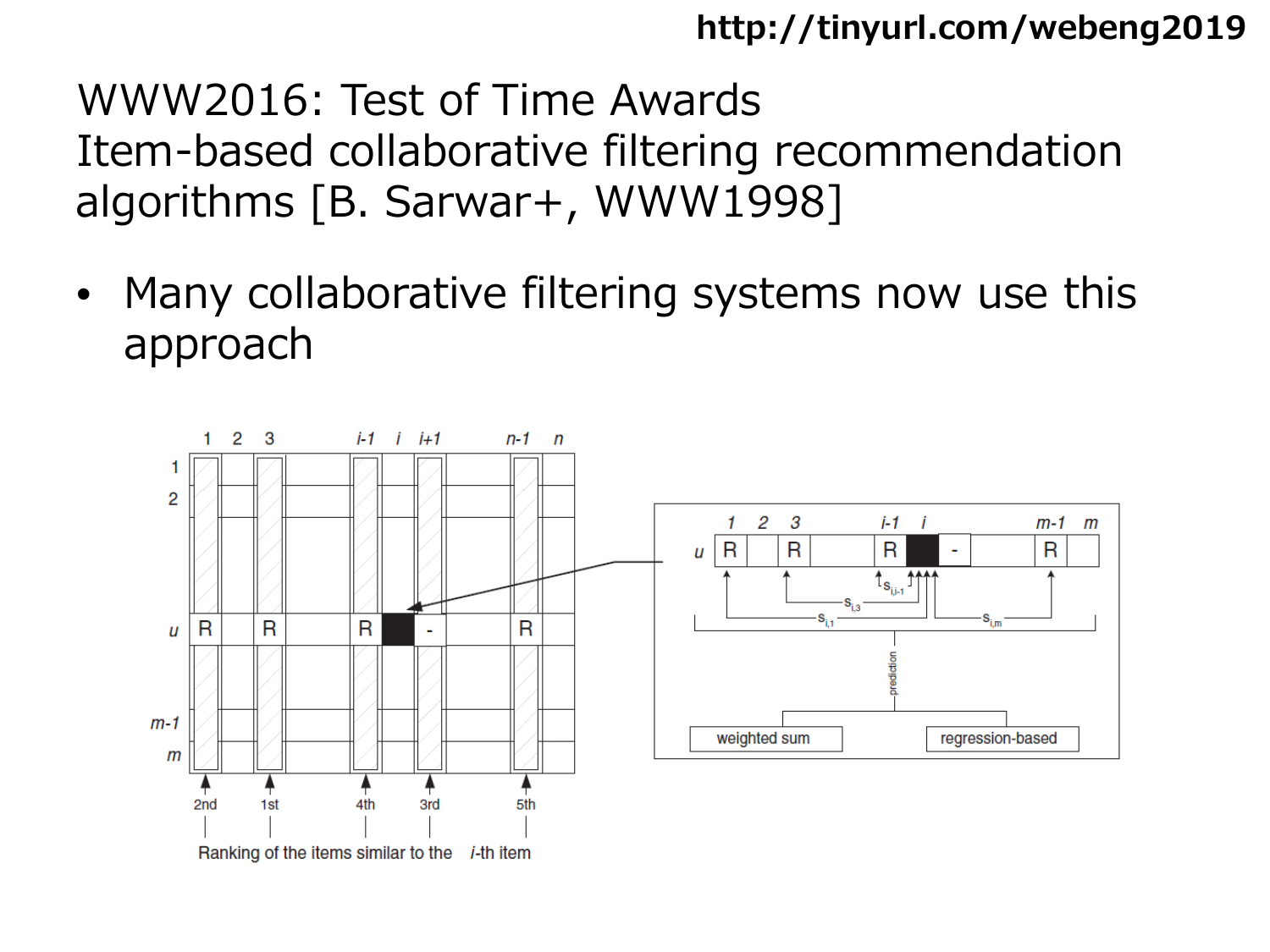WWW2017: Test of Time Awards Graph Structure in the Web [A. Broder+, WWW2000]

• The first large-scale empirical study of the dynamics of the Web

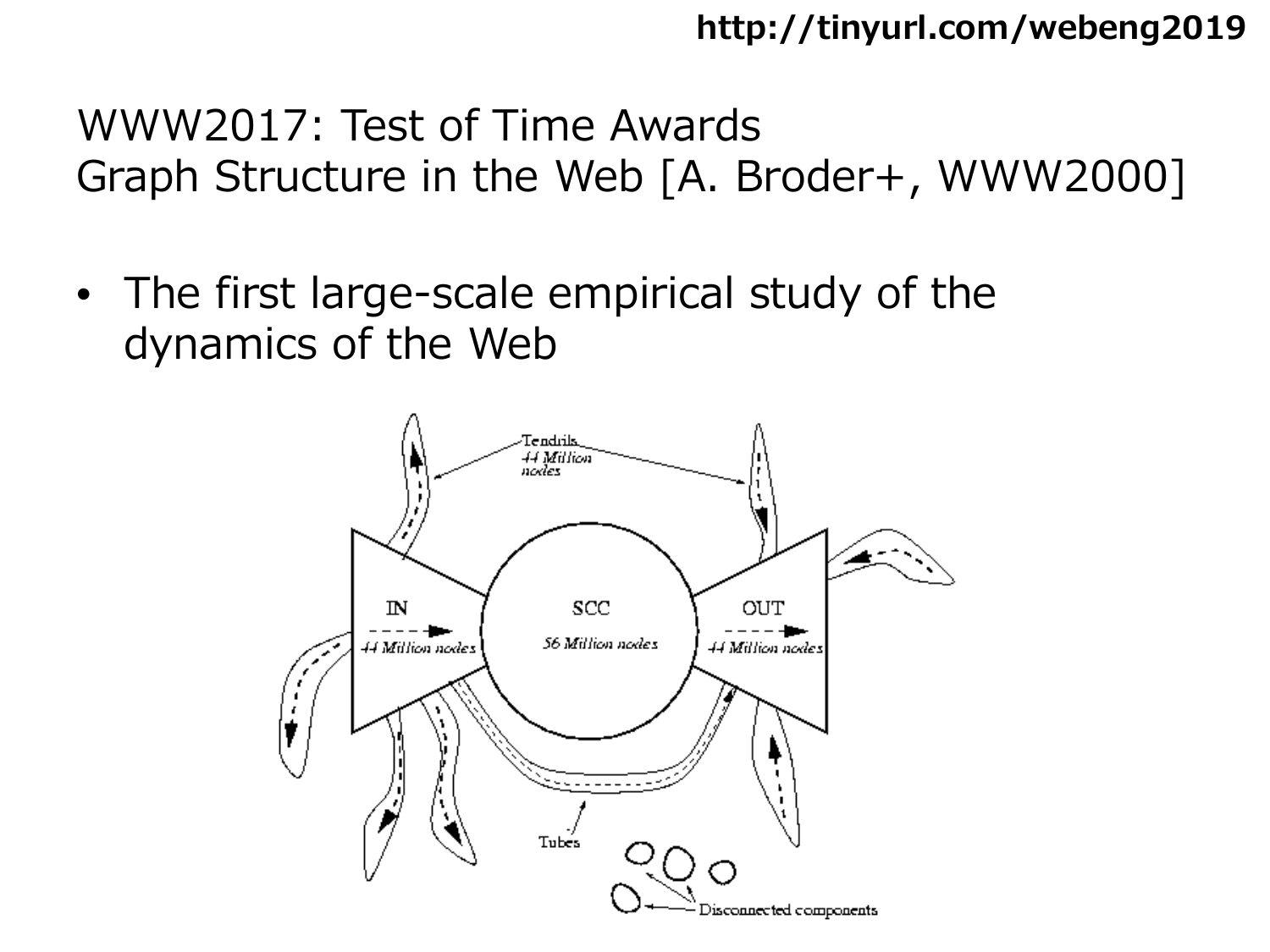WWW2018: Test of Time Awards YAGO: A Core of Semantic Knowledge Unifying WordNet and Wikipedia [F. Suchanek+, WWW2007]

• Among the first projects to extract semantic knowledge at large scale from Wikipedia

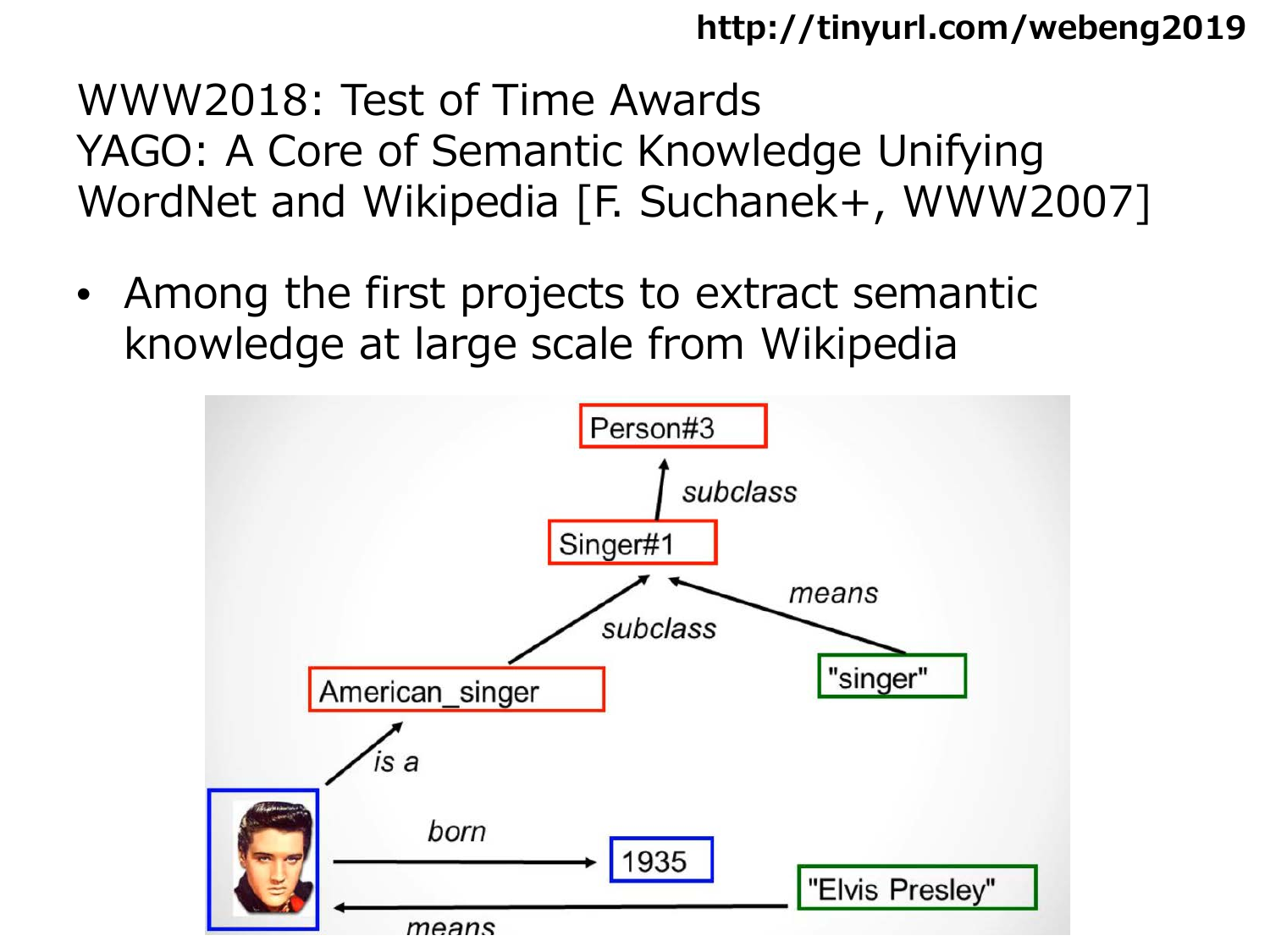### Recent research papers

- If you want to present in the last half sessions, you need to choose:
	- Choose full research papers (over 8 pages) in top conferences/journals published in recent 3 years (2017 – 2019)
	- DO NOT choose workshop, poster, and preprint (e.g. arXiv.org) papers
	- Topics of the papers should be related to Web, and include experiments with real data
	- Cross-disciplinary papers are recommended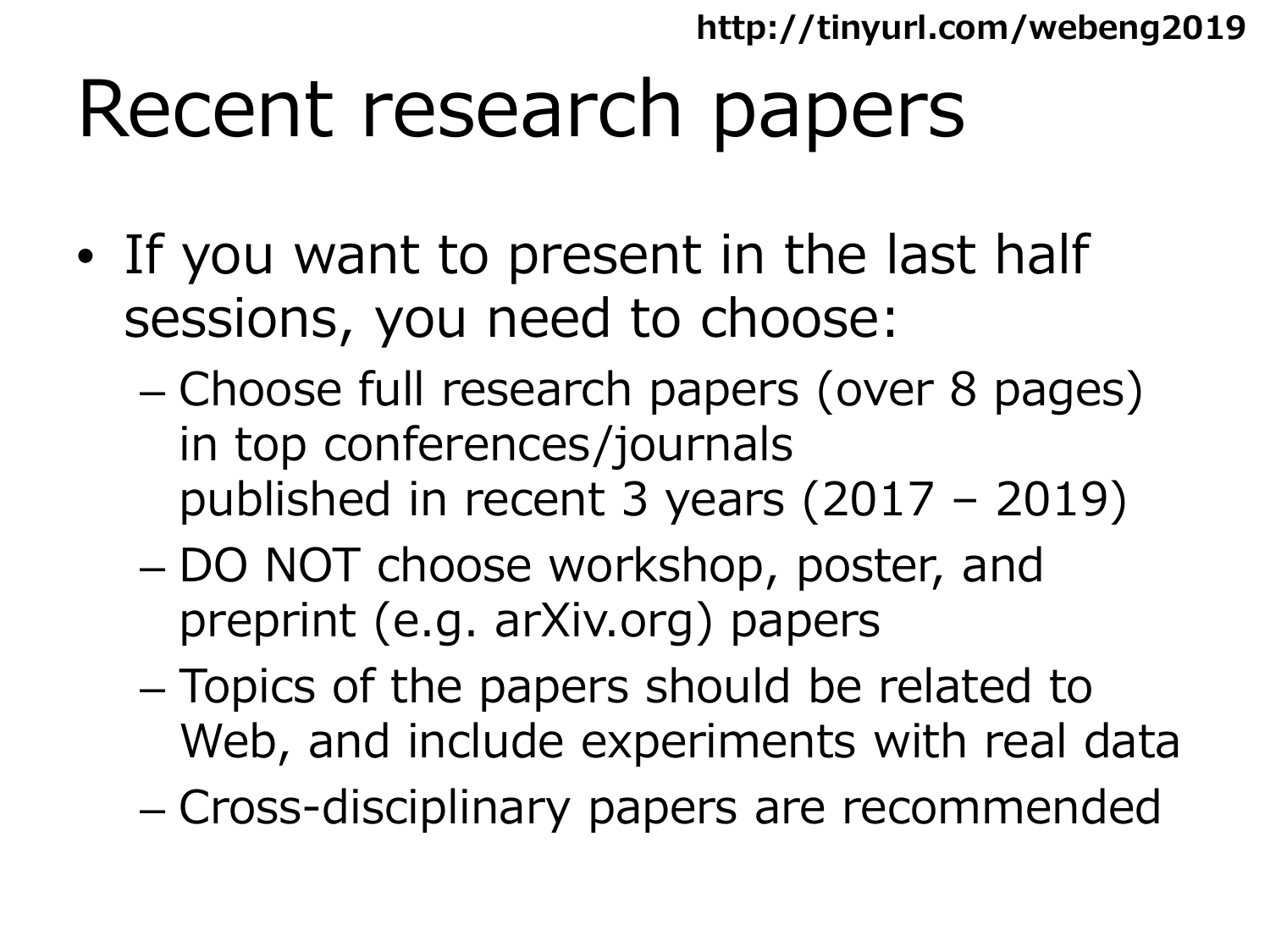# Schedule<sup>http://tinyurl.com/webeng2019</sup>

| <b>Date</b> |            | <b>Session</b>                       |
|-------------|------------|--------------------------------------|
| 9/30        | Mon        | Guidance                             |
| 10/7        | Mon        | Guidance                             |
| 10/21       | Mon        | Session 1: Test of time award papers |
| 10/28       | Mon        | Session 2: Test of time award papers |
| 11/7        | <b>Thu</b> | Session 3: Test of time award papers |
| 11/11       | Mon        | Session 4: Test of time award papers |
| 11/13       | <b>Wed</b> | Session 5: Recent papers             |
| 11/18       | Mon        | Session 6: Recent papers             |
| 11/25       | Mon        | Session 7: Recent papers             |
| 12/2        | Mon        | Session 8: Recent papers             |
| 12/9        | Mon        | Session 9: Recent papers             |
| 12/16       | Mon        | Session 10: Recent papers            |
| 12/23       | Mon        | Session 11: Recent papers            |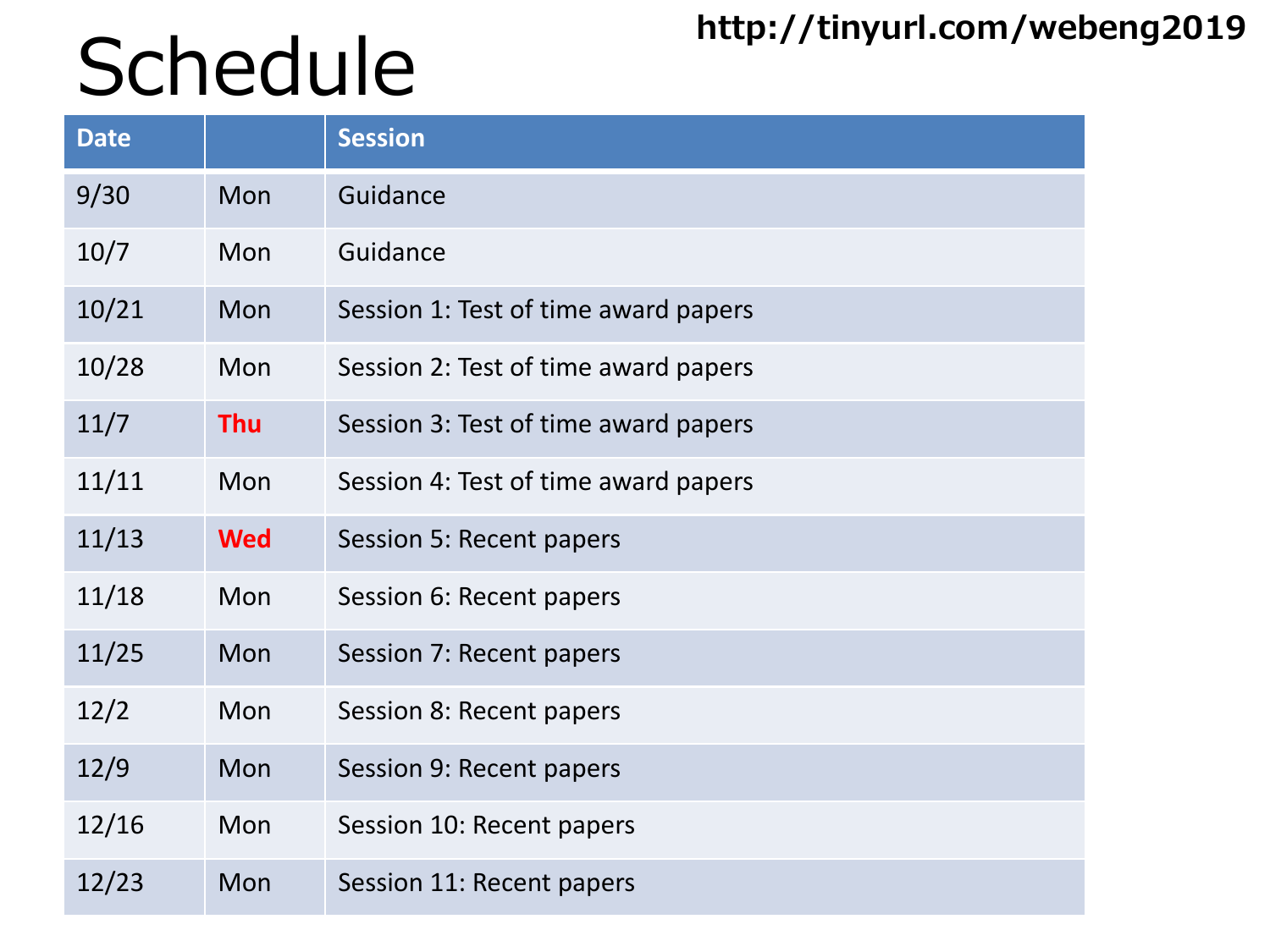# Assignment

- We decide presenters for the first sessions – If you want to present in session 1, inform me ASAP
- All students should e-mail following info. **by 9 Oct**.
	- Student ID Number, Name, e-mail for slack
	- 3 candidate dates, and
	- 3 papers you want to present with complete bib info.
- Assignment & Schedule will be released **on 11 Oct**.
- Note:
	- Students who select earlier day have more chance to present a preferred paper
	- Let me know ASAP, if you change the paper to present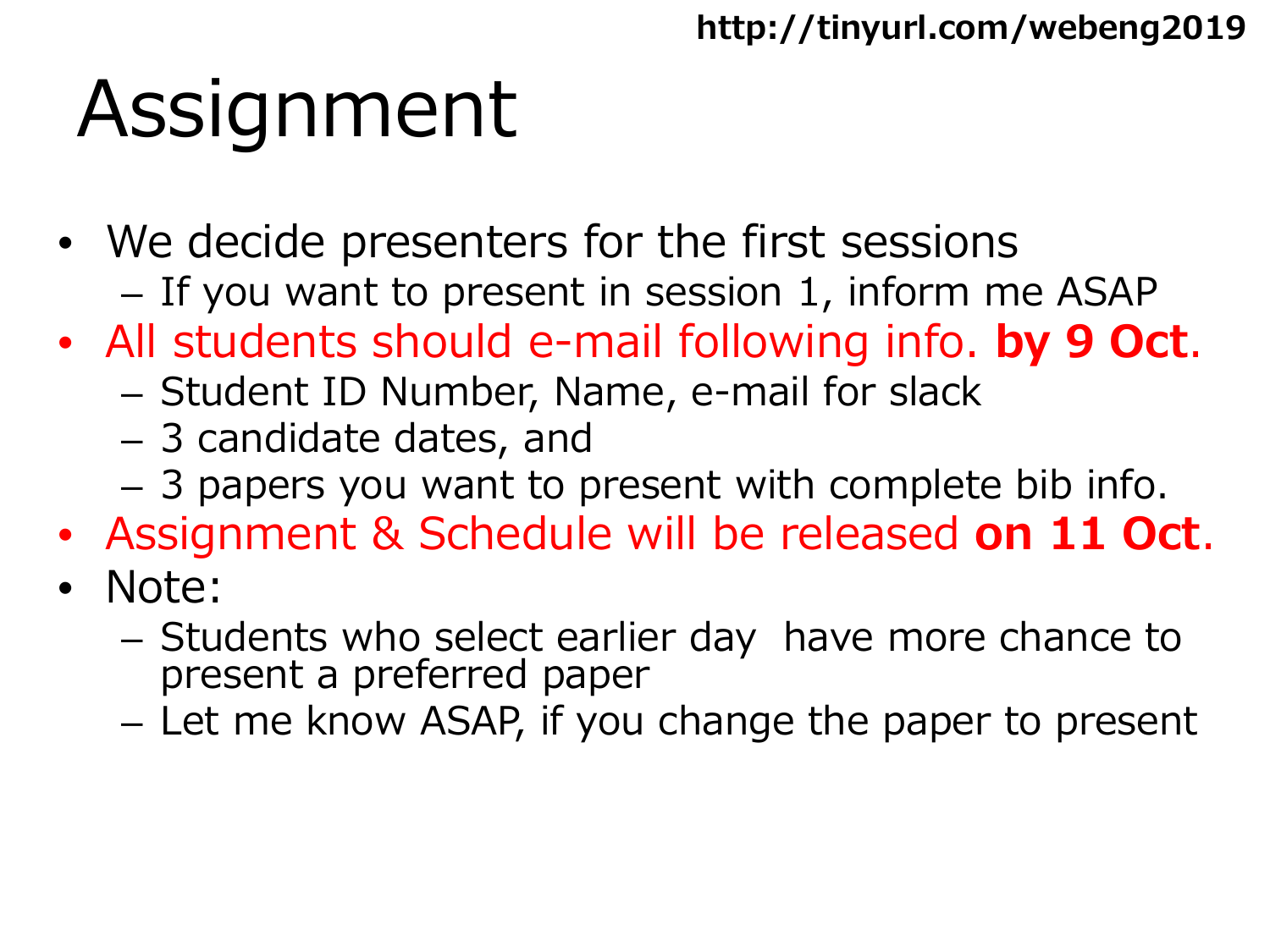## **Slack**

- We use slack.com to announcement and chat in sessions
- I will check your questions and comments in sessions and mark them if they are "good" (Mark will become scores for your credits)
- After receiving your e-mail, I will invite you to **webeng2019.slack.com**
- Your name in slack should be "Your Name StudentID" (Please do no use nicknames)